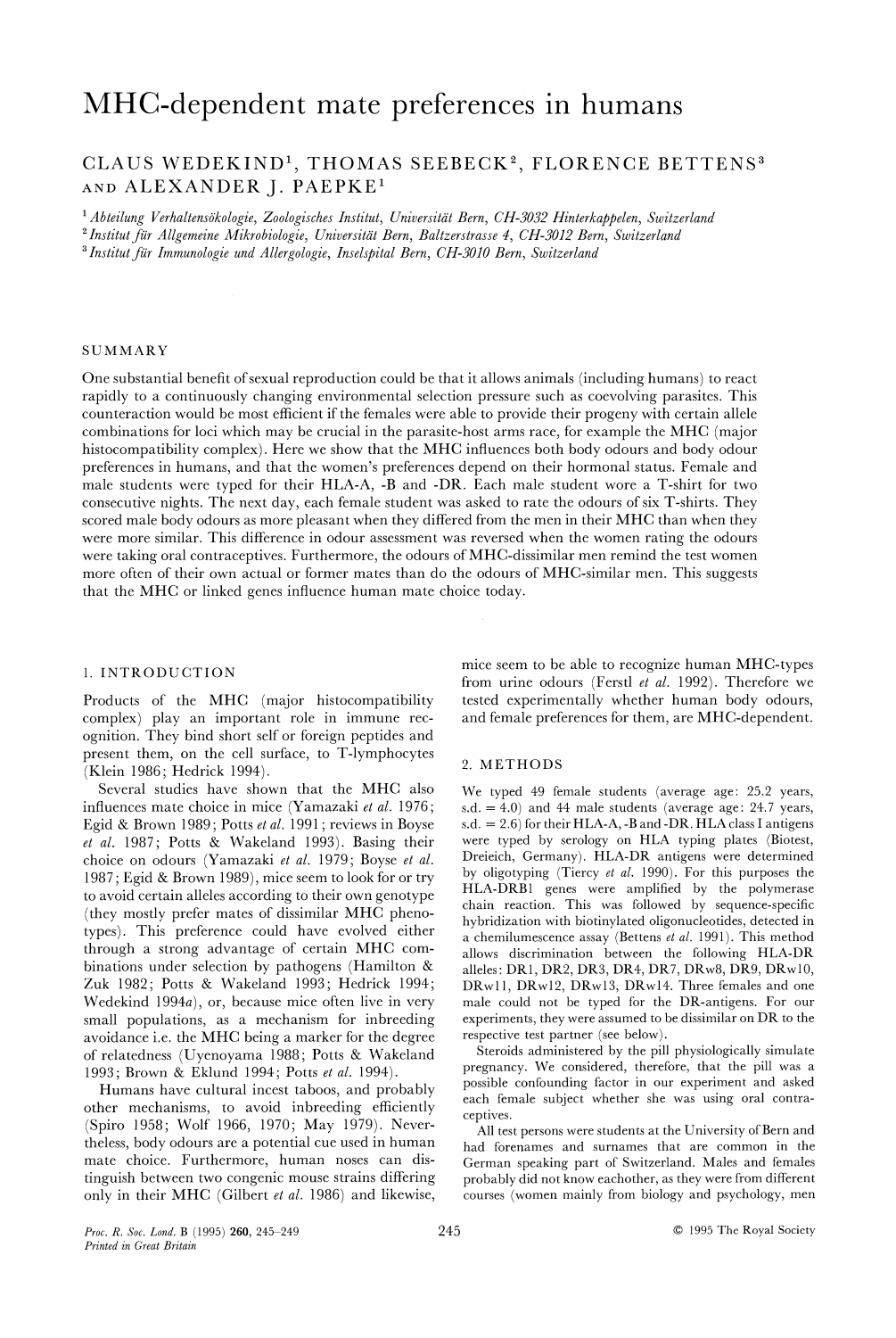mainly from chemistry, physics and geography) and were unlikely to meet each other during the study. The men were asked to wear a T-shirt (100  $\%$ ) untreated cotton, distributor: Virya, Zurich (CH)) during a Sunday and Monday night, to keep the T-shirt in an open plastic bag in between, and to live as much as possible 'odour-neutral' during these two days. They were provided with perfume-free detergent to wash clothes and bedclothes, and perfume-free soap to use from Sunday morning onwards. They were also provided with a list of odour-producing foods and asked to avoid them as well as any activities that could produce disturbing smells (for example, staying in smelly rooms, sexual activity, etc). They were advised not to use any deodorants, perfumes etc., to refrain from smoking tobacco or drinking alcohol, and to sleep alone in their bed.

On the following Tuesday test women were asked to rate the odours of six T-shirts each, three of them worn by men who were dissimilar to the rating woman's MHC (average number of dissimilar HLA-antigens  $= 5.9$ , s.d.  $= 0.26$ ), and three worn by men who were more similar to it (average number of dissimilar HLA-antigens = 2.7, s.d. =  $0.74$ ). We tried to present every T-shirt as often to MHC-dissimilar women as to MHC-similar women (average difference of presentations to the two groups:  $-0.02$ , s.d.  $= 0.73$ ). The presentation was random in every other respect, and the women did not know the degree of MHC-similarity of the men who had worn the T-shirts. The T-shirts were provided in numbered, glazed cardboard boxes laid out with plastic foil  $(\text{pvpc})$ , a triangular hole allowed the women to sniff the contents. Alone in a room, every woman scored the odours of the T-shirts for intensity (range  $0-10$ ) and for pleasantness and sexiness (range  $0-10$ ,  $5 =$  neutral). A marked box with an unworn T-shirt was provided to allow the women to control for the T-shirt's own odour. The women were tested whenever possible in the second week after the beginning of menstruation (with pill: 11.4 d, s.d. = 4.3, without pill: 12.4 d, s.d. = 4.3,  $t = -0.80$ ,  $p_2 < 0.40$ , two-tailed), as women appear to be most odour-sensitive at this time (Doty *et* al. 1981). We also asked them to prepare themselves for the experiment by taking care of their sense of smell. Therefore, the women had been asked to use a nose spray during 14 days before the experiment to support regeneration of the nasal mucous membrane if necessary (and also as a prophylactic against colds or 'flu), and each was given a copy of P. Suskind's novel 'Das Parfum ' (Diogenes-Verlag) to sensitize their smell perception.

Each female subject scored the odours of six male subjects which resulted in 294 combinations of individual women sniffing on individual men's odours. Additionally each male odour was scored by two or more females (one of similar and one of dissimilar MHC-type). For the analyses shown in figures 1-3 we used the average scorings per male odour or per scoring female.

The data analyses were done with SYSTAT (version for Macintosh-computer) .

## 3. RESULTS

The scores for sexiness are not shown in the figures as they were highly correlated with pleasantness (all scorings:  $r = 0.85$ ,  $n = 294$ ; for women who do not take the pill:  $r = 0.87$ ,  $n = 186$ ; for women who take the pill:  $r = 0.83$ ,  $n = 108$ ,  $p$  always  $\le 0.001$ ).

The pleasantness of men's body odours scored by different women depends on their respective MHC. Women who are not taking oral contraceptives and who are dissimilar to a particular male's MHC perceive his odour as more pleasant than do women whose



Figure 1. Average score per male (taking each male's odour as a statistical unit) by females who are similar or dissimilar on their MHC (medians and quartiles).  $(a) + (c)$  The odours were judged by females who did not take oral contraceptives (number of males = 38), and  $(b) + (d)$  judged by females who

take the pill (number of males  $= 23$ ). All *p*-values are two-

tailed (Wilcoxon signed rank tests).



Figure 2. Average score per female of the body odours of males being similar or dissimilar on the MHC to the scoring females (medians and quartiles).  $(a) + (c)$  Females who do not take the contraceptive pill  $(n = 31)$ , and  $(b) + (d)$  females who take the pill  $(n = 18)$ . *P*-values are two-tailed (Wilcoxon signed rank tests).

MHC is more similar to that of the test man (see figure 1a). This difference in the scoring of odour pleasantness was reversed when the judging women were taking oral contraceptives. In this case, a man's body odour was scored as being more pleasant by women who are more similar on the MHC (see figure  $1b$ ).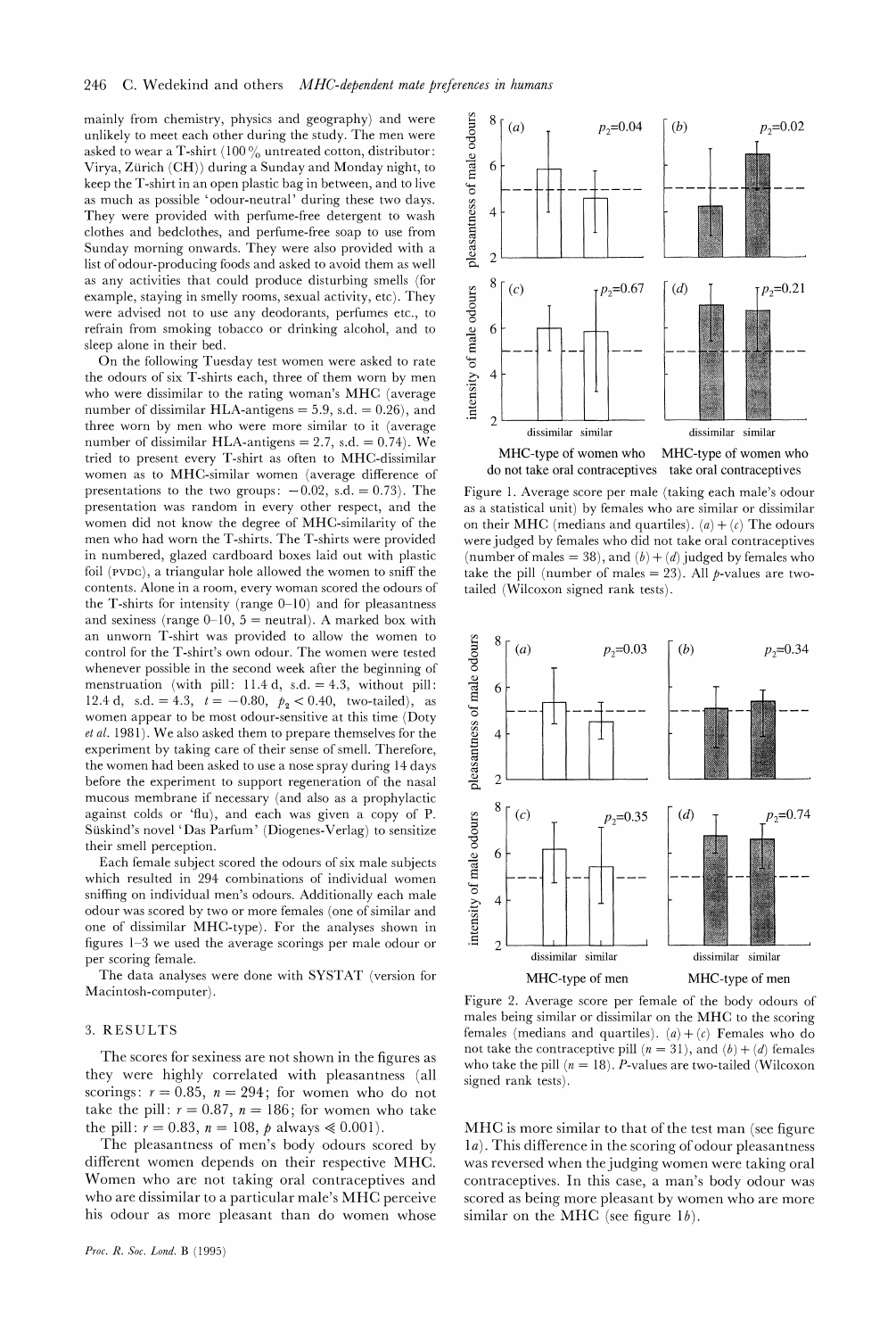

Figure 3. Relations between scores of odour pleasantness and odour intensity (all females pooled,  $n = 49$  each). Average scorings per female of the body odours of three males each  $\overline{a}$ ) being dissimilar on the MHC, and  $(b)$  being similar on it to the scoring female. The correlations do not differ significantly between females who take the contraceptive pill **(0)**and females who do not take the pill  $(O)$  (comparison between independent correlation coefficients (a)  $Z = -0.13$ ,  $p =$ 0.90, (b)  $Z = 1.28$ ,  $p = 0.20$ ; all p-values are two-tailed).

By taking each man as a statistical unit (see figure I), we control for odour differences which are not MHCdependent. The data are replotted in figure 2 using each woman as a statistical unit. Despite a certain loss of statistical power in this kind of analysis, we still observe analogous trends although not significant in the case of women taking the contraceptive pill (see figure  $2b$ ).

The female evaluations of odour intensities did not differ significantly between MHC-similar and dissimilar men in any comparison (see figure  $1c, d$  and figure  $2c,d$ ). However, the relation between odour intensity and its pleasantness differed in the two groups: more intensive odours tend to be more unpleasant for women when they scored odours of MHC-dissimilar men (see figure  $3a$ ), whereas intensity and pleasantness did not correlate for women when they scored MHC-similar male odours (see figure  $3b$ ). This difference could indicate some properties of the physiology of odour perception which seem to be independent of steroids administered by the pill (see legend of figure 3).

Odours of MHC-dissimilar men reminded the female test persons of their own mates or ex-mates twice as often as those of MHC-similar men (see figure 4). This



Figure 4. Frequency of women's memory associations by sniffing the odours of MHC-dissimilar men and of MHCsimilar men with relatives, and with current or previous mates, respectively (Fisher exact tests, two-tailed). Most of the memory associations in the lower graph were by women who stated that they were sure they had not taken the contraceptive pill when they chose the particular mate they were remembered during the experiment (31 of total 39 cases,  $Z = 3.68$ ,  $p < 0.01$ ).

indicates that MHC-dependent body odour preferences play a role in actual mate choice.

## 4. DISCUSSION

The contraceptive pill seems to have a strong influence on odour preference. This indicates that steroids which are naturally released during pregnancy could change body odour preferences, leading to a preference for odours which are similar to those of relatives. This preference is probably not related to mate choice but may be comparable, to a certain degree, to the observation that female mice prefer MHC-similar individuals for communal nesting (Manning *et al.*  1992). Therefore, the contraceptive pill seems to interfere with natural mate choice. If the pill changes preferences for familiar as well as unfamiliar body odours then starting with the pill could have an influence on the stability of an already existing pair bond by influencing odour preference.

There is an increasing amount of work which indicates that the MHC may not only influence mate choice but also maternal selection thereafter. Couples who had not achieved a recognizable pregnancy after two or more attempts of in vitro fertilization (IVF) or tuba1 embryo transfer (TET) shared a significantly greater number of HLA antigens than did control couples who achieved a viable pregnancy with their first IVF or TET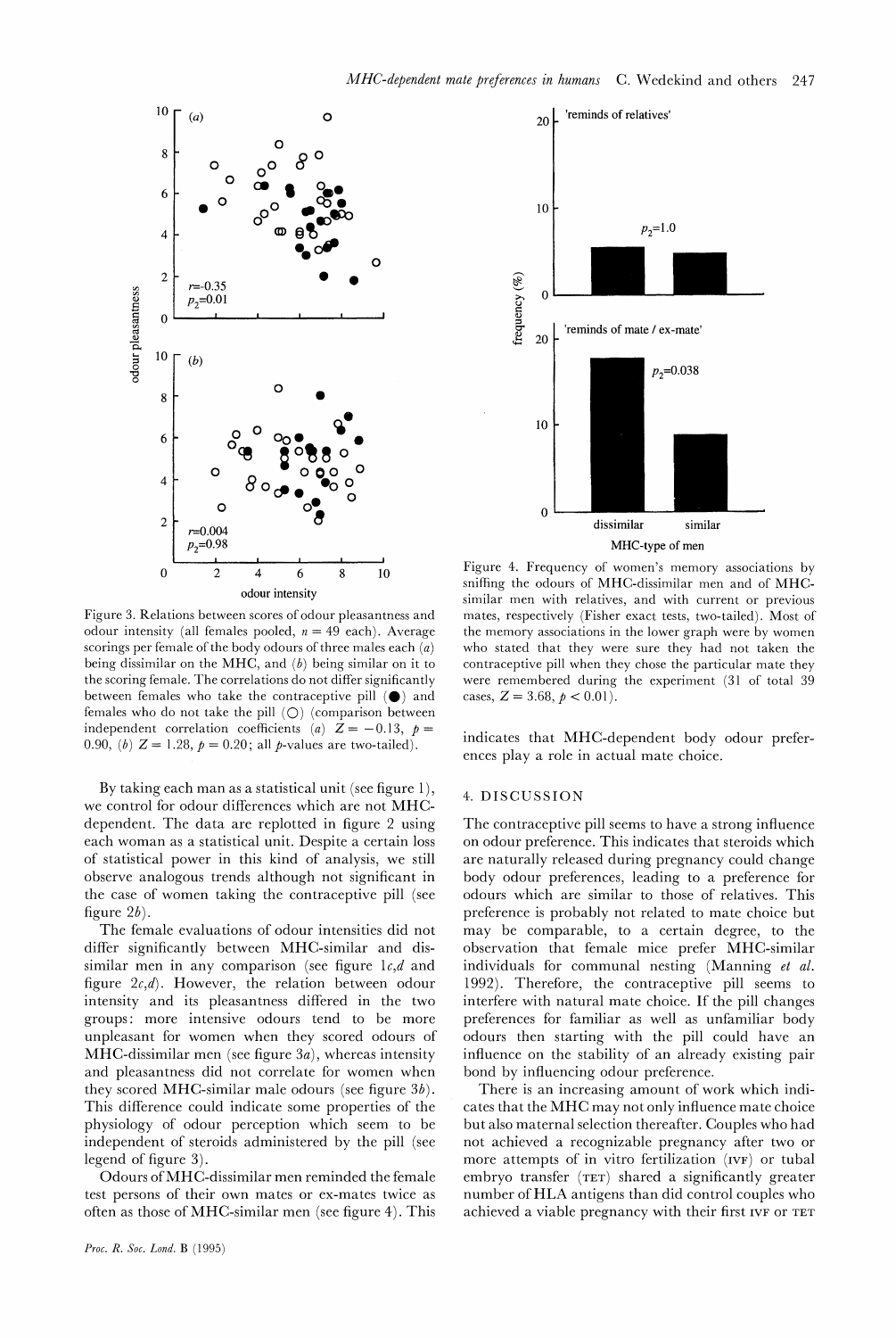cycle (M'eckstein *et al.* 1991). Moreover, data on the North-American Hutterite population, a population isolate that proscribes contraception, suggest that longer intervals between successive births are associated with increased HLA sharing, and that this difference may result from losses occuring early in gestation, before the women would recognize pregnancy (Ober *et al.*  1988). However, MHC-associated selection may not only take place at this very early stage of pregnancy. Couples who suffer from recurrent spontaneous abortions often share a higher proportion of their MHC than control couples in many different populations (Beer *et al.* 1985; Bolis *et al.* 1985; Thomas *et al.* 1985; Karl *et al.* 1989; Ho *et al.* 1990; Koyama *et al.* 1991; Laitinen 1993). Also, newborn babies of such couples often have a reduced birth mass (Reznikoff-Etievant *et al.* 1991). In inbred populations, these effects could be adaptive, avoiding inbred offspring by using the MHC as a marker for kinship (Verrell & McCabe 1990). However, MHC-correlated abortions seem to be more widespread than would be expected from the frequency of highly inbred populations alone (May 1979). Instead, they could result from strategic 'decisions' of the woman's physiology about her investment in her baby, taking into account the anticipated selection (for example, by pathogens) on the offspring after birth (Wedekind 1994b). Of course, such a 'decision' is most probably no more conscious than, for example, the 'decision' to reject an allograft. Consistent with this may be the finding that spontaneous abortions in mice can be experimentally induced by the odour of a male which genetically differs only in his MHC from the fathering male (Yamazaki *et al.* 1983).

Among primates, humans seem to be most richly endowed with scent-producing glands (Stoddart 1991), and many examples illustrate strong links between the nose and human physiology and emotions (Stoddart 1991). Our findings show that some genetically determined odour components can be important in mate choice. The observed mate preference could be a means to efficiently react to pathogen pressures. If so, the negative consequences of disturbing this mechanism, by the use of perfumes and deodorants or by the use of the contraceptive pill during mate choice, need to be known by users.

All participants were informed about the aims of this study and gave their consent after the theoretical background and possible consequences of the study had been explained. We thank them for their interest and cooperation. Thanks also to Elisabeth Frei, Sandra Fiiri, Katrin Viragh, Barbara Streb and Martin Perlen for technical assistance, and to Manfred Milinski, Laurent Keller, Rudolf Sieg, Giorgina Bernasconi, Markus Frischknecht, Werner Pichler, William D. Hamilton, Jan Klein and the referees for discussion and comments on the manuscript. The project was supported by the Roche Research Foundation and the Swiss National Science Foundation (grant to M.M.).

## **REFERENCES**

Beer, A. E., Semprini, A. E., Zhu, X. Y. & Quebbeman, J. F. 1985 Pregnancy outcome in human couples with recurrent spontaneous abortions: HLA antigen profiles, HLA antigen sharing, female serum MLR blocking factors, and paternal leukocyte immunization. *Exb. clin. Immunogenet.* **2,** 137-153.

- Bettens, F., Pichler, W. J. & de Weck, A. L. 1991 Incorporation of biotinylated nucleotides for the quantification of PCR-amplified HIV-1 DNA by chemoluminescence. *Eur.* .J. *chem. clin. Biochem.* **29,** 685-688.
- Bolis, P. F., Soro, V., Martinetti Bianchi, M. & Belvedere, M. 1985 HLA compatibility and human reproduction. *Clin. Exe. Obslel. Gynec.* **12,** 9-12.
- Boyse, E. A,, Beauchamp, G. K. & Yamazaki, K. 1987 The genetics of body sent. *Trends Genet.* **3,** 97-102.
- Brown, J. L. & Eklund, A. 1994 Kin recognition and the major histocompatibility complex: an integrative review. *Am. Nat.* **143**, **435-461**.
- Doty, R. L., Snyder, P. J., Huggins, G. R. & Lowry, L. D. 1981 Endocrine, cardiovascular, and psychological correlates of olfactory sensivity changes during the human menstrual cycle. *.I. comb. Physiol. Psychol.* **95,** 45-60.
- Egid, K. & Brown,J.L. 1989 The major histocompatibility complex and female mating preferences in mice. *Anim. Behav.* **38,** 548-550.
- Ferstl, R., Eggert, F., Westphal, E., Zavazava, N. & Miiller-Ruchholtz, W. 1992 MHC-related odors in human. In *Chemical signals in uerlebrales* (ed. R. I,. Doty), pp. 205-21 1. New York: Plenum.
- Gilbert, A. N., Yamazaki, K., Beauchamp, G. K. & Thomas, L. 1986 Olfactory discrimination of mouse strains (Mus musculus) and major histocompatibility types by humans (Homo sapiens). *J. comp. Psychol.* **100**, 262-265.
- Hamilton, W. D. & Zuk, M. 1982 Heritable true fitness and bright birds: a role for parasites? *Science, Wash.* **218,**  384-387.
- Hedrick, P. W. 1994 Evolutionary genetics of the major histocompatibility complex. *Am. Nal.* **143,** 945-964.
- Ho, H. N., Gill, T. J., Nsieh, R. P., Hsieh, H. J., Lee, T. Y. 1990 Sharing of human leukocyte antigens in primary and secondary recurrent spontaneous abortions. Am. J. Obstet. *Gynec.* **163,** 178-188.
- Karl, A., Metzner, G., Seewald, H. J., Karl, M., Born, U., Tilch, G. 1989 HLA compatibility and susceptibility to habitual abortion. Results of histocompatibility testing of couples with frequent miscarriages. *Allerg. Immunol., Leipzig*  **35,** 133-140.
- Klein, J. 1986 *Natural history of lhe major hislocompatibility cornelex.* New York: John Wiley & Sons.
- Koyama, M., Saji, F., Takahashi, S., Takemura, M., Samejima, Y., Kameda, T., Kimura, T. & Tanizawa, 0. 1991 Probabilistic assessment of the HLA sharing of recurrent spontaneous abortion couples in the Japanese population. *Tiss. Antig.* **37**, 211-217.
- Laitinen, T. 1993 A set of MHC haplotypes found among Finnish couples suffering from recurrent spontaneous abortions. *Am. .I. reprod. Immunol.* 29, 148-154.
- Manning, C.J., Wakeland, E. K. & Potts, W. K. 1992 Communal nesting patterns in mice implicate MHC genes in kin recognition. *Nature, Lond.* **360,** 581-583.
- May, R. M. 1979 When to be incestuous. *Nalure, Lond.* **279,**  192-194.
- Ober, C., Elias, S., O'Brien, E., Kostyu, D. D., Hauck, W. W. & Bombard, A. 1988 HLA sharing and fertility in Hutterite couples: evidence for prenatal selection against compatible fetuses. *Am.* J. *reprod. Immunol. Microbial.* **18,**   $111 - 115$ .
- Potts, W. K., Manning, C.J., Wakeland, E. K. 1991 Mating patterns in seminatural populations of mice influenced by MHC genotyp. Nature, Lond. 352, 619-621.
- Potts, W. K. & Wakeland, E. K. 1993 Evolution of mhc genetic diversity: a tale of incest, pestilence and sexual preference. *Trends Genel.* **9,** 408-412.